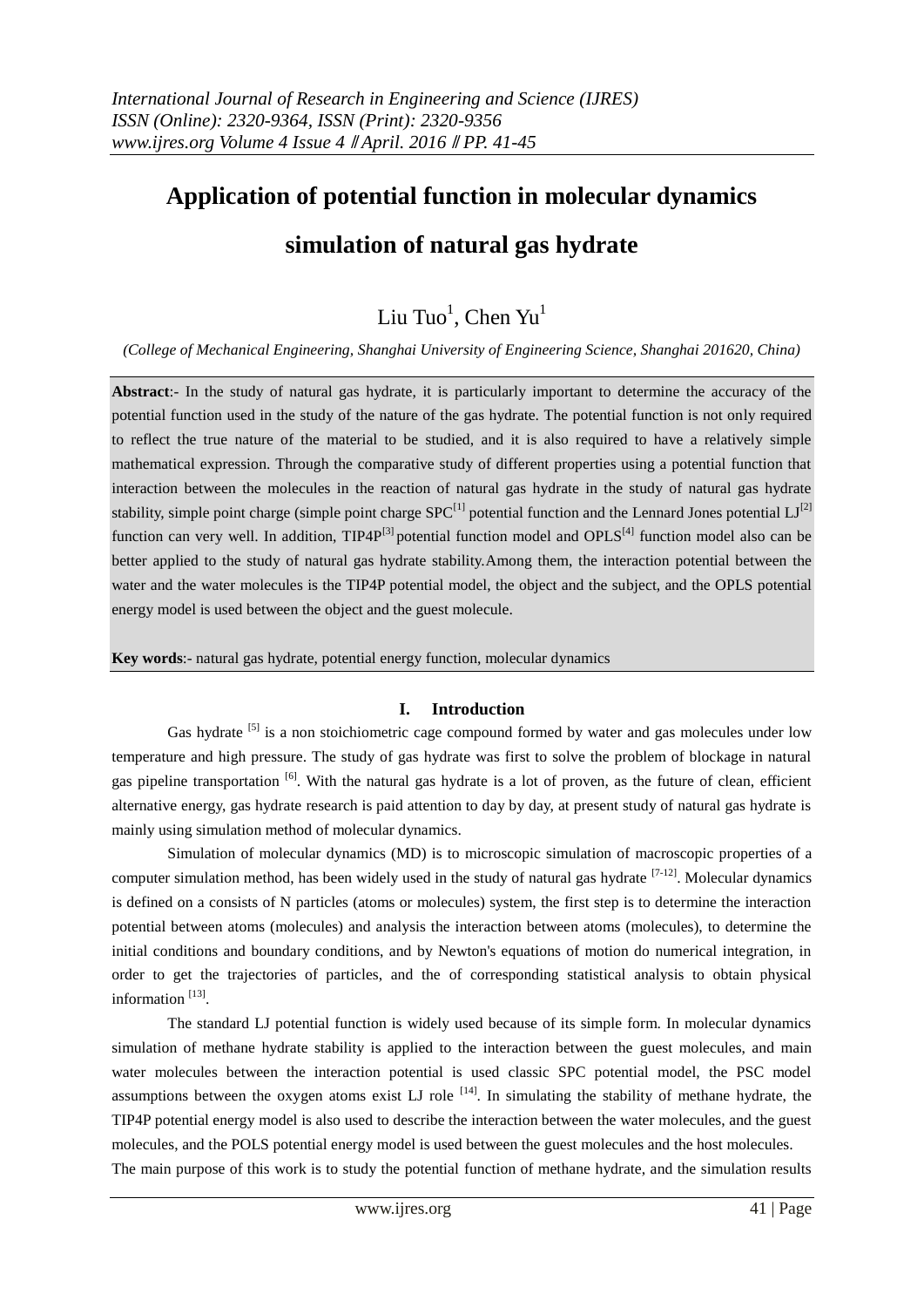of different potential functions are obtained, and the form of the potential function of methane hydrate is obtained.

## **II. The potential function based on Lennard-Jones is used to describe the interaction potential between the guest molecules**.

Dong Hai Mei, et al in the structural stability of the natural gas hydrate is studied, using molecular dynamics simulation method, water molecules as the non spherical molecules, two non polar guest molecules are considered for spherical molecules, which the interactions between the guest molecules potential by LJ potential energy model. Its mathematical expression is:

$$
U(r) = 4\varepsilon \left[ \left( \frac{\sigma}{r} \right)^{12} - \left( \frac{\sigma}{r} \right)^{6} \right] (1)
$$

In the formula, R is the interatomic distance; and epsilon sigma potential parameters, varied for different types of atoms. The minimum potential energy point, the size of the potential energy curve reflects the depth. In the LJ potential function, the R-12 term is repulsive, and the R-6 term is attractive. When the R is large, the LJ potential energy tends to zero, which indicates that there is no indirect effect on each other when the atoms are far away from each other. Figure 1 the role of LJ potential energy function describing the interaction between methane and methane. Figure 2Thecurve of the role of theLJ potential energy function describing the interaction between octane and octane. Figure 3. The effect of the potential energy function describing the interaction between methane and the octane number of the LJ.From the above three groups of simulation of the potential function of curve can be seen, the lowest point of the potential energy between methane and methane in the  $=0.42$ nm, cyclooctane and cyclooctane between the lowest point of potential energy in the  $=0.90$ nm, while the lowest point of the potential energy between the guest molecules of methane and cyclooctane is located in 0.64nm. by comparing, we found that, the maximum distance between the guest molecules cyclooctane and cyclooctane between the lowest point of potential energy, it is concluded that the molecular value larger guest molecules between the minimum potential energy between the values of the distance is greater. In the following three pieces of simulation, we see not hard, between methane and cyclooctane potential well depth is greater than the other two guest molecules between the depth of the potential well, it is not difficult to find that different kinds of guest molecules between the depth of the potential well will be even greater.



**Fig1 shows the role of LJ potential energy function describing the interaction between methane and methane.**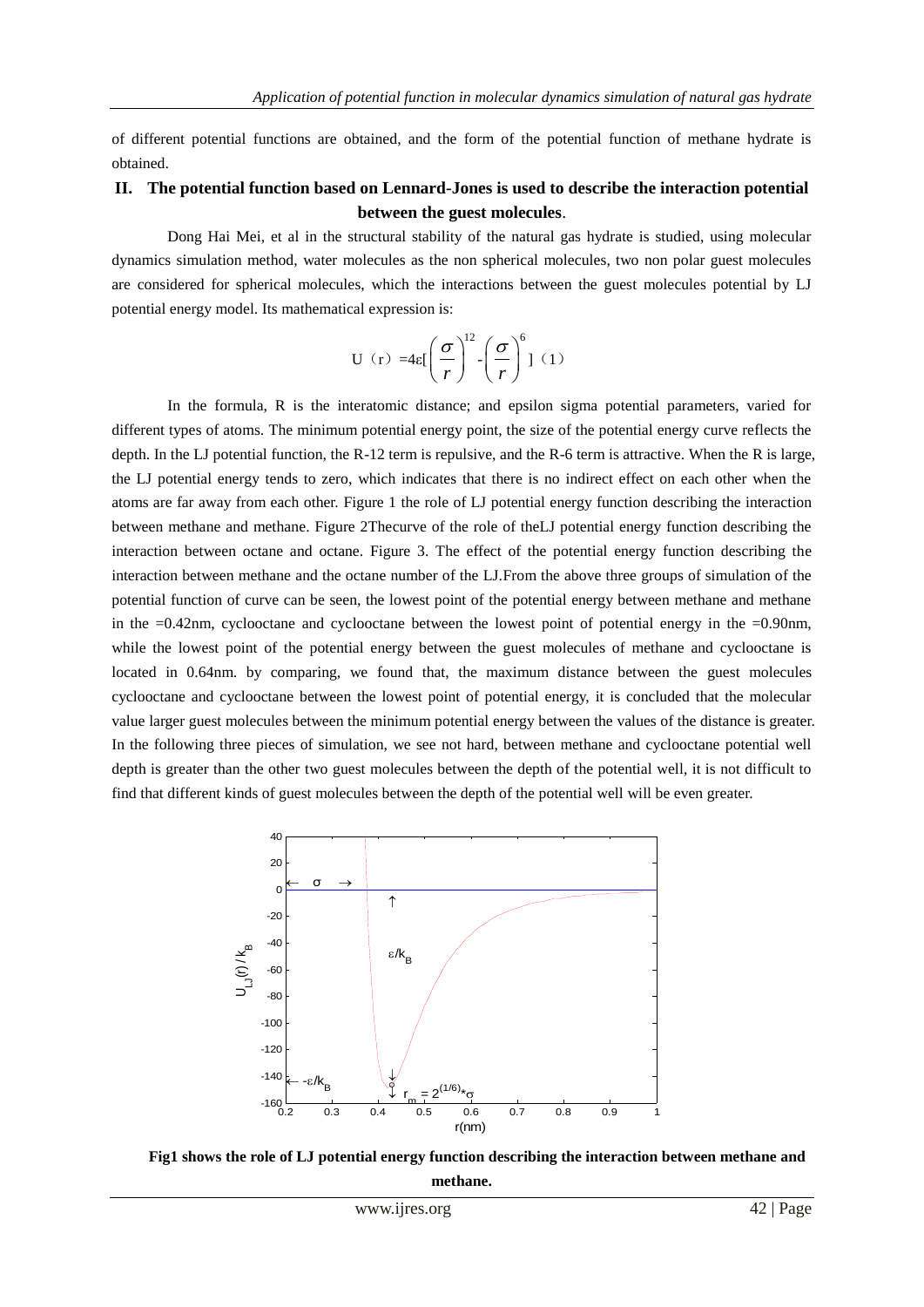

**Fig 2shows the curve of the role of theLJ potential energy function describing the interaction between octane and octane.**



**Fig 3 shows the LJ potential function to describe the effect curve between the guest molecules of methane and octane ring.**

|                            | л.                                          |                           |
|----------------------------|---------------------------------------------|---------------------------|
| <b>Type of interaction</b> | $\mathscr{E} \mathbb{R}^{-1} / \mathscr{E}$ | $\sigma \times 10/$<br>nm |
| Water-water                | 78.2                                        | 3.1656                    |
| <b>Methane-methane</b>     | 148.6                                       | 3.7580                    |
| Cyclooctane - Cyclooctane  | 384.3                                       | 7.8650                    |
| Water-methane              | 108.8                                       | 3.4618                    |
| Water-cyclooctane          | 173.4                                       | 5.5153                    |
| Methane-cyclooctane        | 239.0                                       | 5.8115                    |

| Table 1 potential parameters of LJ potential function |
|-------------------------------------------------------|
|-------------------------------------------------------|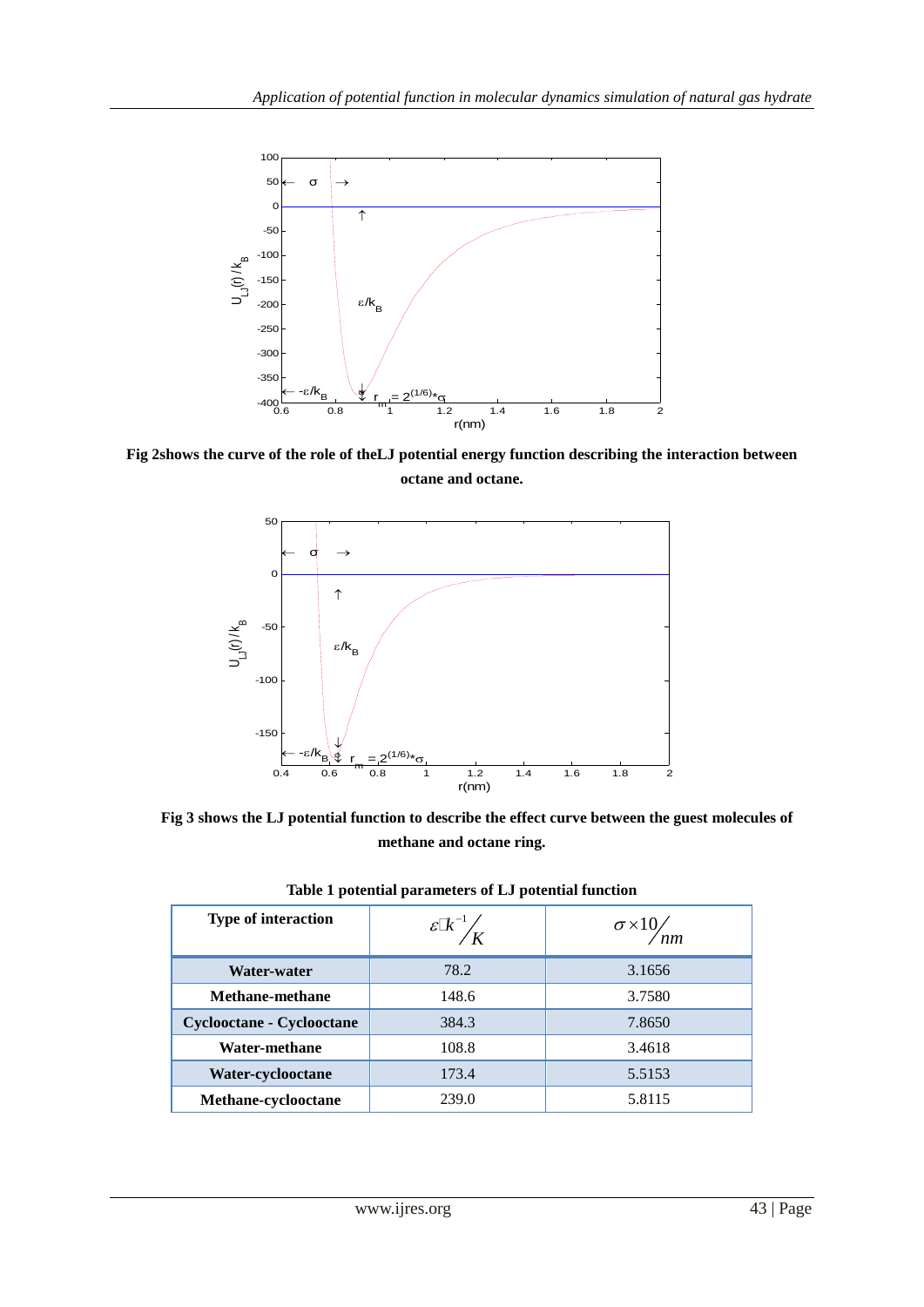## **III. Potential model SPC is used to simulate the water molecules.**

The interaction potential of water molecules is a classical simple point charge (points charge Simple) SPC potential energy function. The point charge in the PSC model is better consistent with the position of the cluster. The selection of the charge should be based on the minor modification of the energy E, and the final choice depends on the minimum cut off radius. Figure 4 for the SPC potential function model chart. In the model constructed in the graph, scientists are looking for a linear three point charge model..



**Fig. 4 model of SPC potential function**

In e later study, the SPC potential function of the Mei East China Sea is further studied, and the O-H bond length of the water molecule is controlled by 0.09570nm. The H-O-H bond angles for 104.52o in process simulation, three coordinate directions using periodic boundary conditions and recent imaging method, the initial position of the molecular [16-17] are determined according to the diffraction experiment results, the orientation of the water molecules are randomly assigned. The SPC model divides the interaction between water molecules into an LJ phase and a long-range electrostatic interaction:

$$
\mathbf{u} \, \left( \, r_{ij} \, \right) \, = \sum_{i=1}^{3} \sum_{j=1}^{3} \frac{q_i q_j}{r_{ij}} + \frac{B}{r_{ij}^{12}} - \frac{C}{r_{ij}^{16}} \quad (2)
$$

Among them, for the SPC potential model, only the oxygen atom of water molecule and the LJ interaction between the two nonpolar guest molecules exist. For the molecular parameters of the interaction, the classical Lorentz-Berthelot mixing rule is adopted.

#### **IV. Conclusion**

Abrief Introduction of the application of molecular dynamics simulation and theoretical knowledge of natural gashydrate. Elaborated in recent years for the study of methane hydrate in the wider application of LJ potential model and SPC potential model research obtained in molecular dynamics simulation, the LJ potential function can very good application in the description of the interactions between the guest molecules, and in the description of the interaction between the main water molecules, apparently SPC function model can be used better.